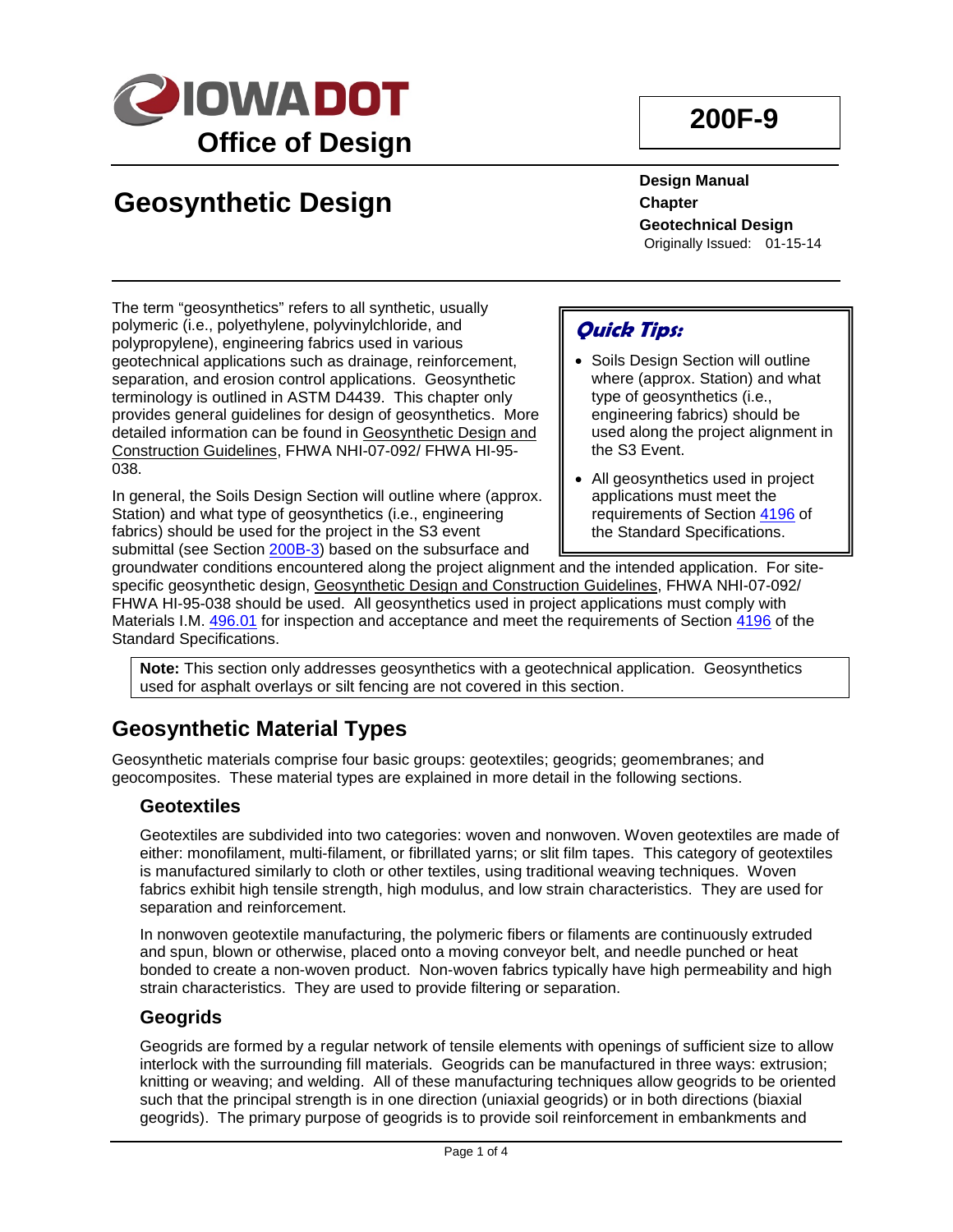modular/segmental walls, as well as subgrade stabilization and/or separation of aggregate and soil materials.

#### **Geomembranes**

Geomembranes, unlike geotextiles and geogrids, are manufactured with a single solid sheet of geosynthetic material. Geomembranes are used as either a low permeability or an impermeable boundary to prevent the movement of fluids. The primary use of geomembranes is in the design and construction of landfills; however, geomembranes have selected uses on transportation projects, such as being used as an impermeable barrier above lightweight EPS (geofoam) materials.

#### **Geocomposites**

Geocomposites are the combination of two or more geosynthetic materials combined together, such as geotextiles and geogrids. Most geocomposites are used in for drainage applications. Prefabricated vertical drains (PVDs) and drainage boards (similar to MiraDrain) are an example of geocomposites. Included in geocomposites are the three dimensional polymeric cell structures called geocells/geonets.

## **Geosynthetic Applications**

### **Filtration/Erosion Control**

Geotextiles (woven and nonwoven) are used as separators and filters to prevent soils from migrating into drainage aggregate or pipes, while maintaining water flow through the system. Geotextiles are also used below riprap and other armor materials to prevent erosion of the soils from the stream bank. For a geotextile to function as a separator or filter, the apparent opening size (AOS) must be smaller than the smallest size particle to be retained and still allow for the flow of water through the geotextile material. To provide good filtration and separation, a geotextile should meet the criteria provided in the following equation.

 $AOS \le BD_{85(\text{soil})}$ 

where:

AOS = Apparent opening size.

 $D_{85(sol)}$  = Diameter of soil particle for which 85 percent are smaller.

 $B =$  Dimensionless coefficient related to  $C_{\mu}$ .

 $C_u$  = Coefficient of Uniformity.

For both woven and nonwoven geotextiles in granular soils, B is determined from the following equations.

| $B = 1$             | $C_u \leq 2$ or $C_u \geq 8$ |
|---------------------|------------------------------|
| $B = 0.5C_{\rm u}$  | $2 \le C_u \le 4$            |
| $B = \frac{8}{C_u}$ | 4 < C <sub>u</sub> < 8       |

For fine-grained soils, B is a function of the type of geotextile.

| Woven:    | $B = 1$   |
|-----------|-----------|
| NonWoven: | $B = 1.8$ |

In addition to AOS, the permeability and permittivity of the geotextile requires consideration. The selection of the correct filter is based on the critical/severe nature of the project as outlined in FHWA NHI-07-092.

For less critical applications and less severe conditions:

 ${\sf k}_{\sf geotextile} \geq {\sf k}_{\sf soil}$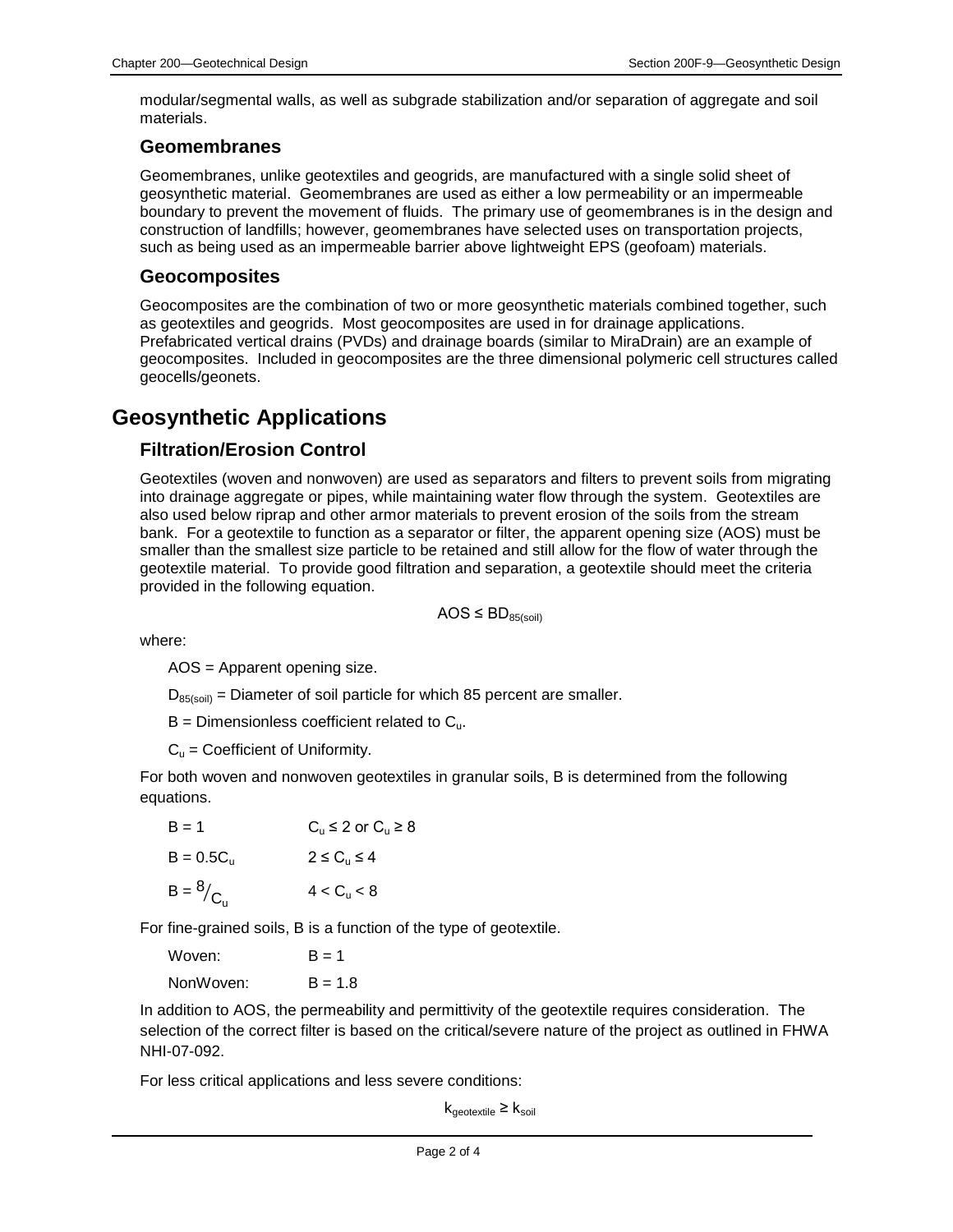where:

 $k_{\text{geotextile}}$  = Coefficient of permeability of geotextile.

 $k_{\text{soil}}$  = Coefficient of permeability of soil.

For critical applications and severe conditions:

 $k_{\text{geotextile}} \geq 10k_{\text{solid}}$ 

where  $k_{\text{geotextile}}$  and  $k_{\text{soil}}$  are the same as above.

The permittivity, Ψ, requirements depend on the fines content of the soil to be filtered. The more fines in the soil, the greater the permittivity required. Table 1 contains approximate fines content and recommended permittivity requirements based on previous experience.

**Table 1: Typical Permittivity (Ψ) Requirements (from FHWA NHI-07-092).**

| percent passing | Ψ            |
|-----------------|--------------|
| No. 200 sieve   | $(sec^{-1})$ |
| < 15            | $\geq 0.5$   |
| 15 to 50        | ≥0.2         |
| s 50            | ≥ 0 1        |

#### **Drainage**

Nonwoven needle punched geotextiles and geocomposites can also provide drainage by allowing water to drain from or through low permeability soils. The primary application of the use of geotextiles for drainage is in dissipation of excess pore pressures or hydrostatic head. In some cases, the nonwoven geotextile will need to be thick enough to allow the flow of water through the geotextile material itself. In other cases, the geotextile must transmit enough flow through to the underlying core material (such as wick drain or drainage board). Thus, the geotextile will need to be sized to have enough flow rate or transmissivity to achieve the required drainage. Table 4196.01-2 of Section [4196](http://www.iowadot.gov/erl/current/GS/content/4196.htm) of the Standard Specifications provides the minimum strength, permittivity, and engineering properties required for fabrics used as subsurface drainage.

#### **Separation/Erosion Control**

Geosynthetic materials, primarily geotextiles, are used to prevent the migration of fines from subgrade soils into granular bases. The geotextile should be selected to prevent the migration of fines based on the AOS criteria outlined in the filtration section above. Table 4196.01-3 of Section [4196](http://www.iowadot.gov/erl/current/GS/content/4196.htm) of the Standard Specifications provides the minimum strength, permittivity, and engineering properties required for fabrics used as embankment erosion control or separation. In addition, geogrids may also be used as a separator to prevent the migration of granular materials (aggregate) into fine-grained, soft subgrade soils. However, this application will not prevent the migration of fines from the subgrade soil into the aggregate.

#### **Reinforcement**

Both geotextiles and geogrids are used as reinforcement. These materials add tensile strength to a soil matrix, thus providing a more competent and stable material. The geotextile or geogrid reinforcement should be designed and sized for the anticipated loading condition. Table 4196.01-5 of Section [4196](http://www.iowadot.gov/erl/current/GS/content/4196.htm) of the Standard Specifications provides the minimum strength and engineering properties required for fabrics used as subgrade stabilization reinforcement. To achieve the required reinforcement, overlapping of the geotextile/geogrids will be required and should meet the following guidelines:

- CBR < 1.0 (man walking sinks 2 to 3 inches): minimum 3 foot overlap.
- CBR 1.0 to 3.0 (pickup truck ruts  $\frac{1}{2}$  to 1 inch): minimum 2 foot overlap.
- CBR > 3.0 (loaded dump truck ruts no more than 3 inches): minimum 1 foot overlap.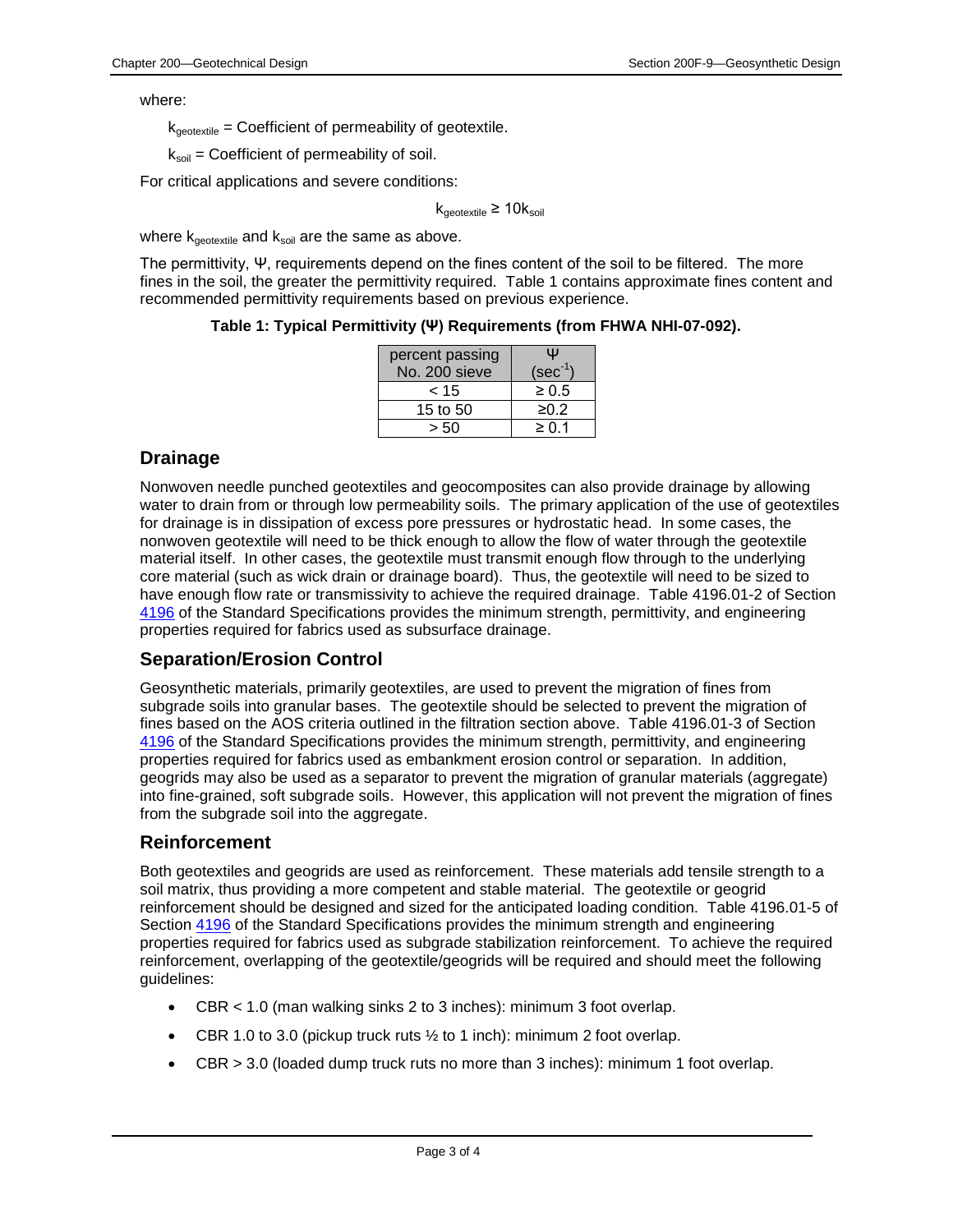## **Reference Documents**

- 1. ASTM, 2006, Standard Terminology for Geosynthetics, D 4439, ASTM International.
- 2. Holtz, R.D., Christopher, B.R., and Berg, R.R., 1995, Geosynthetic Design and Construction Guidelines, Federal Highway Administration, FHWA HI-95-038.
- 3. Holtz, R.D., Christopher, B.R., and Berg, R.R., 2008, Geosynthetic Design and Construction Guidelines, Federal Highway Administration, FHWA NHI-07-092.